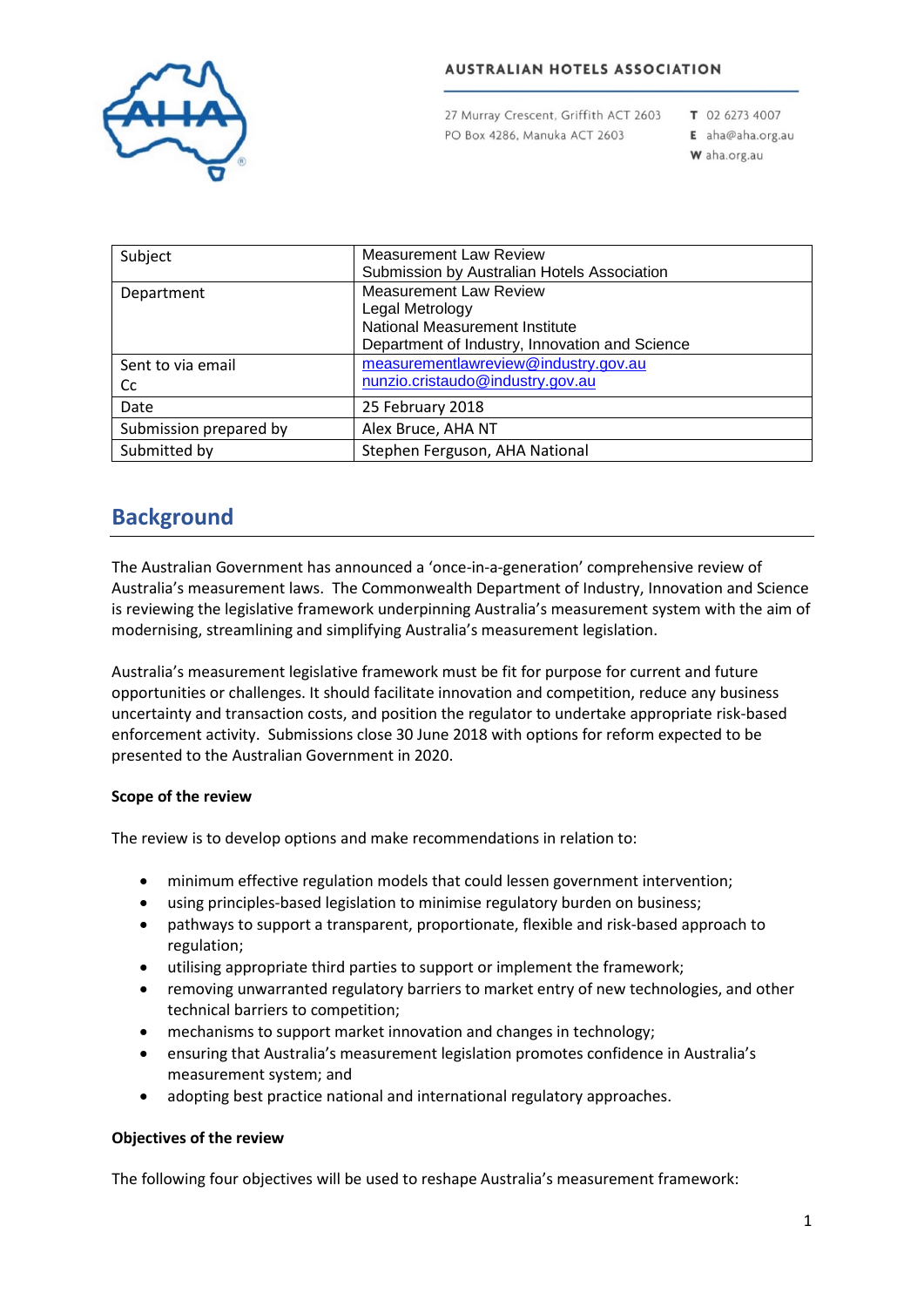1. **Developing and advancing measurement activities that support Australia and its economy.** Australia's measurement activities and functions should benefit the Australian economy and all Australians. The review will aim to ensure Australia's measurement activities are focused on delivering measurement capabilities that match Australia's current and future needs and opportunities, consistent with international best practice.

# 2. **Strengthening strategic measurement capabilities.**

Ensuring that Australia's scientific measurement capabilities support the strategic objectives of the Government is a central aim of the review. Supporting the development and advancement of new measurement techniques to further scientific research and standard development across the economy.

# 3. **Supporting confidence in measurement – domestically and internationally.**

An infrastructure that builds trust between buyers and sellers through confidence in measurements and facilitates trust in measurements that are fair and reliable, with minimal regulatory burden. A more modern simplified framework that achieves reliable measurements allowing consumers to feel confident and empowered when making purchasing decisions and does not encourage additional and unnecessary barriers to trade. Trusted measurement practices enable Australia to remain competitive in growing international markets.

### 4. **Promoting innovation through a modern approach to measurement infrastructure.**

Measurement plays a fundamental part in the innovation process – assisting in the design and incorporation of next-generation processes to gain a competitive advantage through the faster development of new technologies, improved productivity through standardisation and to lead the direction in new technologies. A move towards a more modern principle-based measurement legislation will simplify and clarify regulatory requirements providing flexibility in the framework that enables innovation but still protects the integrity of the measurement system.

At this early stage, the Commonwealth is focused on:

- ideas, rather than proposing solutions;
- ruling nothing in or out;
- considering the economic value of measurement to Australia; and
- examining different models to deliver Australian measurement needs.

### **Overarching Key Questions the review is looking to answer**

- 1. What economic and scientific changes are on the horizon which measurement needs to be prepared for?
- 2. What should be the Commonwealth's role in measurement?
- 3. What is working well in Australia's measurement framework?
- 4. What would you change about Australia's measurement framework?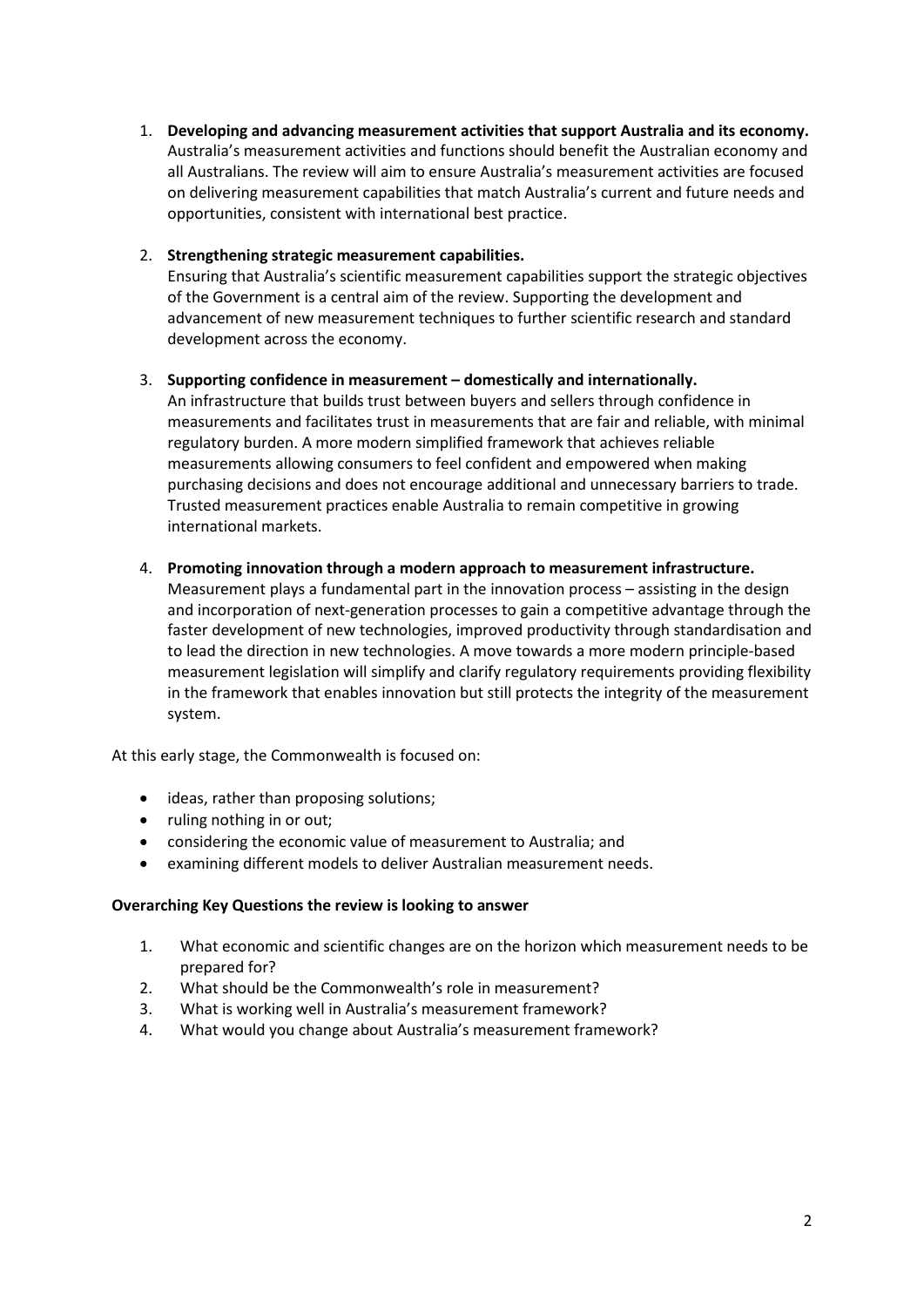# **Targeted Issues**

The Reviewers have contacted the AHA at a national level and indicated they would like to garner our views specifically on:

- the scope of the current legislation
- traceability
- pattern approval and verification of measuring instruments
- current requirement for transactions based on measurement
- the use of third-parties to ensure confidence in the measurement system
- compliance arrangements

### **Draft Cost Recovery Implementation Statement 2018-19**

In addition to the measurement law review, the Commonwealth has also just closed submissions on the Draft Cost Recovery Implementation Statement for the National Measurement Institute. In that implementation statement it outlines the broad objective of the Commonwealth to increase user charges for the NMI's services.

NMI's business largely consists of Pattern Approval, Licensing of third party private organisations that verify measuring instruments, and appointing authorities to certify, verify, approve and read measurements across a range of industries. Proposals to increase user charges range between 50% and 400% for difference NMI functions with transitional arrangements included in the consultation.

As such any reform of the measurements laws and their supporting system in Australia must be viewed in the context of the Commonwealth's intent to push more charges through to industry for the measurement integrity functions – regardless of where they reside in any new system design. AHA members as end users / customers will not directly be significantly impacted by these reforms at this stage but could face the potential of increased costs to suppliers being passed on through the supply chain.

# **AHA Response**

### **General comments**

The AHA welcomes the opportunity to participate in this important review process. Nationally we have over 5000 members spread across a gambit of hospitality industries including, hotels, bars, clubs, restaurants, cafes, accommodation venues and nightclubs.

We employ over 270,000 workers, generate over \$12 billion of economic benefit and support in excess of 50,000 community groups. We also provide important social vibrancy to our nation's cities, suburbs, towns and communities. The AHA strongly supports the Responsible Service of Alcohol within our venues and to that end, the correct and accurate measurement of alcohol dispensation is critical.

Trade measurement laws require the retail sale of beer, stout, ale, brandy, gin, rum, vodka, and whisky (including whiskey) to be sold by a reference to volume. Through correct measurement practices both the venue and the consumer can have confidence in the number of standard drinks being consumed and responsible service can be facilitated.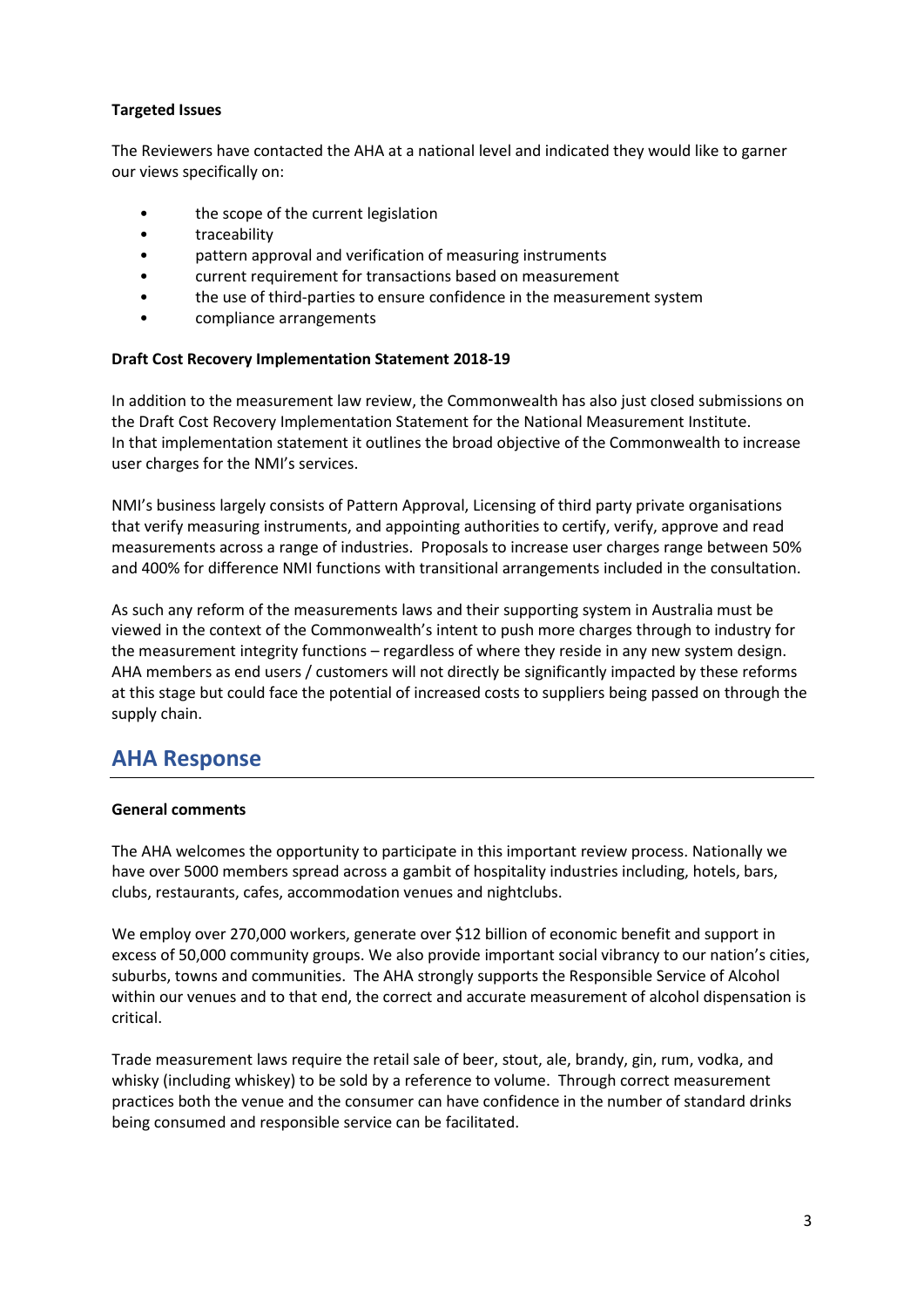# *AHA submission*

The industry strongly supports the objects of the National Measurement Act 1960 specifically the establishment of a national system of units and standards of measurement of physical quantities; and for the uniform use of those uniform units and standards of measurement throughout Australia.

Given the broad nature of the review currently underway, its scope, stated objectives and overarching Key Questions, we remain agnostic at this stage as to how radical a reform the Commonwealth could envisage to the national system of measurements, its legislative framework and operability.

Thus, we reserve our right to contribute at a later stage should the government be proposing to deregulate the national measurements system, move towards outsourcing or transference of functions that at the moment reside with the Commonwealth to industry, industry bodies, states and territories or a new third party licensed entity, or generally propose a major overhaul of the current system until such time as greater details of any of those proposals are before us. As such, and drawing upon the guidance provided from the Review Team we will focus our contribution at this time on the following topics:

- The scope of the current legislation
- Traceability
- Pattern approval and verification of measuring instruments
- Current requirement for transactions based on measurement
- The use of third-parties to ensure confidence in the measurement system
- Compliance arrangements

# **The scope of the current legislation and regulations**

Under trade measurement law, beer, stout and ale must be sold at a price determined by reference to volume. The measurement of that volume must be in millilitres (mL) or litres (L) (or derivatives of) and correct. When beer is sold on tap at a licensed premise, this usually involves serving the beer in an approved batch-tested glass or jug with the volume marked in millilitres (mL) or litres (L).

A batch-tested glass or jug can be manufactured from glass, acrylic or other approved materials. All batch-tested products have been checked by a servicing licensee, verified against the National Measurement Institute's (NMI) national test procedures and permanently marked or moulded with the manufacturer's identification, the capacity and the batch testing mark. Other requirements include:

- the glass or jug must be of a design or 'pattern' approved by NMI under approval category 4/1/0D
- the capacity of a beer glass can be defined by either the brim or a capacity (Plimsoll) line
- the capacity of a beer jug must be defined by a capacity (Plimsoll) line
- beverage measures must be marked with the capacity in millilitres (mL)
- beverage measures must be made of a rigid or semi-rigid material.

Beer sold in vessels or containers not marked with a measurement statement, which are not batchtested or verified, still need to be sold by reference to volume and that volume must be accurate. There are no prescribed sizes for beverage measures for the sale of beer, ale and stout. Terms such as seven, middy, pot or schooner do not legally specify a particular size.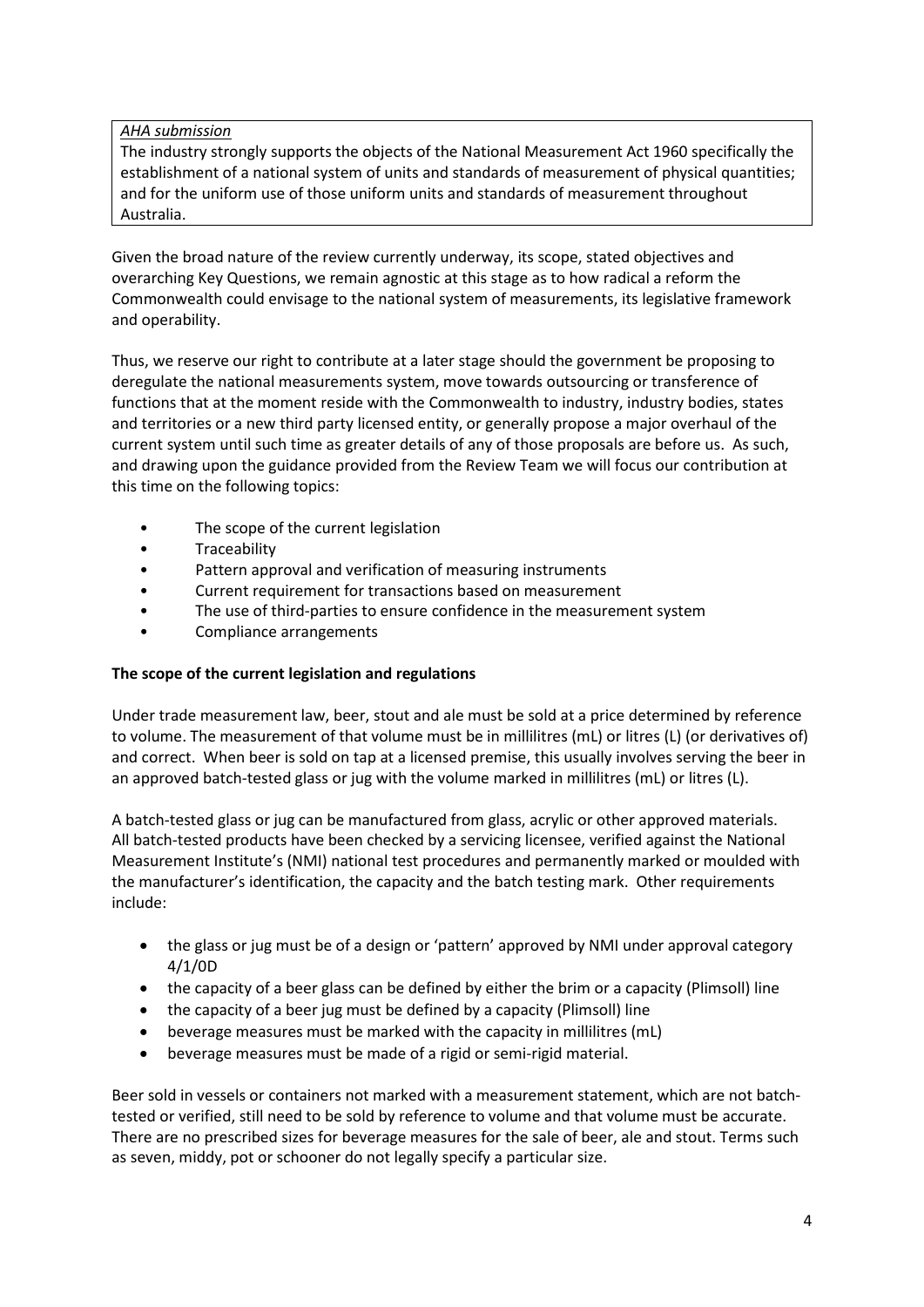The sale of brandy (including cognac and armagnac), gin, rum, vodka or whisky (whiskey) is usually made using an NMI-approved spirit measure. Approved spirit measures include simple measures commonly referred to as thimble measures, egg cups, jiggers, or more complex dispensers that require verification by servicing licensees. Simple measures can either be purchased as a batchtested item or may be individually verified for accuracy by a servicing licensee. Requirements for simple spirit measures include that they must be:

- in capacities of 15 mL, 30 mL or 60 mL
- in the prescribed units of millilitres (mL)
- marked with either batch-testing markings or a verification mark
- made of a rigid or semi-rigid material.

Spirit dispensers must:

- be of a pattern approved by NMI under approval categories 4/5/ or 5/6S/ and bear a verification mark applied by a servicing licensee
- deliver fixed quantities of 15 mL, 30 mL or 60 mL.

All spirit dispensers must conform with the legislation and have a current certificate of approval. Dispensers currently in use must bear a verification mark. Measurement requirements continue to apply when brandy (including cognac and armagnac), gin, rum, vodka, whisky (or whiskey) are served with or without a mixer such as soft drink (e.g. vodka and orange, rum and cola), milk or water.

Non-approved bottle-top or wall-mounted pourers may be used to dispense products other than the specified spirits, providing a measurement statement is not made or implied. However, it is an offence to keep or use non-approved bottle-top or wall-mounted pourers marked with a quantity statement on premises where alcohol is sold.

Wine (unless it is pre-packaged) does not have to be sold by a volume measure. Therefore, wine may be sold in an unmarked glass or carafe. If wine is to be sold by the glass and a measurement is advertised, then the vessels will be captured under the national measurements system and subject to verification. Pre-packaged wine, whether in a bottle or cask, must adhere to all standard packaging requirements. However, the trade measurement regulations do not apply to the position of a measurement marking for standard-sized wine containers.

#### *AHA submission*

It is the view of the AHA that the scope of the current legislation as it pertains to our membership and their industry sectors is sufficiently broad at this time.

The national measurements framework as it relates to our members is generally well understood and long established. Anecdotally we believe there is also a high level of compliance with measurement requirements and is necessarily linked to our Responsible Service of Alcohol practices and procedures.

Whilst there is always a need to continually educate and train our workforce, especially given its transiency, we don't see the current system as imposing a high operational burden and our membership is generally comfortable with it.

### *AHA submission*

The AHA does not support the inclusion of volumetric labels on wine glasses into the national measurements system requirements. Nor do we support the inclusion of Cider at this time.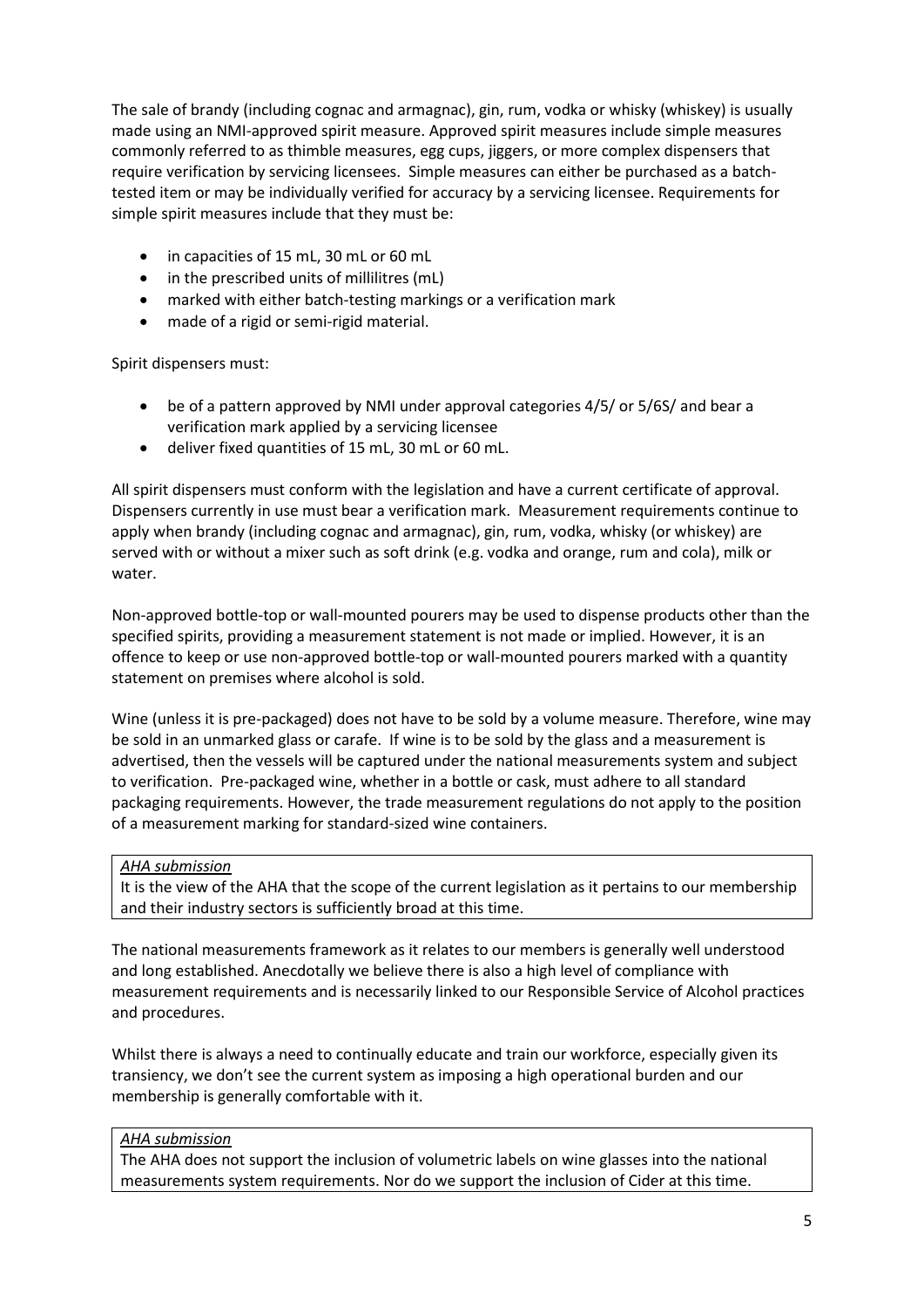As per 5.1 of the National Trade Measurement Regulations 2009 we note that proscribed spirits are brandy, gin, rum, vodka and whisky. The AHA is comfortable with the arrangements and are not supportive of expanding the regulations to include:

- spirits when they are mixed with other spirits or with other alcoholic liquors to produce cocktails
- to any liqueurs
- to any brandy not made from grapes such as cherry brandy or plum brandy which are liqueurs.

# **Traceability**

Traceability is the hierarchy of standards by which a physical measurement can be related back through the national metrological pyramid to the relevant International System of Units' SI Unit. SI units were adopted by international agreement at the General Conference of Weights and Measures in 1960 and they form the basis of Australia's hierarchy of standards.

The National Measurement Act requires NMI or its agents to maintain such standards of measurement that are necessary to provide means for measurements of physical quantities to be made in terms of the legal units.

# *AHA submission*

The AHA is agnostic about the current traceability requirements pending further information about any changes that may impact our members.

# **Pattern approval and verification of measuring instruments**

The AHA notes the current situation whereby there are no verification periods for alcohol dispensers. It is the responsibility of a person who sells alcohol to determine how regularly their alcohol dispensers should be verified.

# *AHA submission*

Our membership is happy with the current arrangements and do not support moving towards a system of codified or regulated time periods after which instruments would need another verification process to be undertaken. Any move in this space would ad direct costs onto our businesses when we are unware of any substantiated complaints with the current arrangements.

# **Current requirement for transactions based on measurement**

When beer is sold on tap at licensed premises, this usually involves serving the beer in an approved batch-tested glass or jug with the volume marked in millilitres (mL) or litres (L). In recent years there has been an increasing trend for some beers, particularly 'boutique' or 'craft' beers, to be sold in non-standard vessels that are not approved as a measuring instrument.

This includes beer sold for consumption on the premises in 'mason jars' and beer sold in takeaway containers, such as 'growlers' and 'squealers'. If non-approved batch-tested glasses and jugs are used when selling beer on tap, a venue must make sure that a written statement of the volume is provided at the time of purchase. Examples of written statements include:

• a printed or written menu clearly visible at the point of sale when beer is consumed at a licensed premise